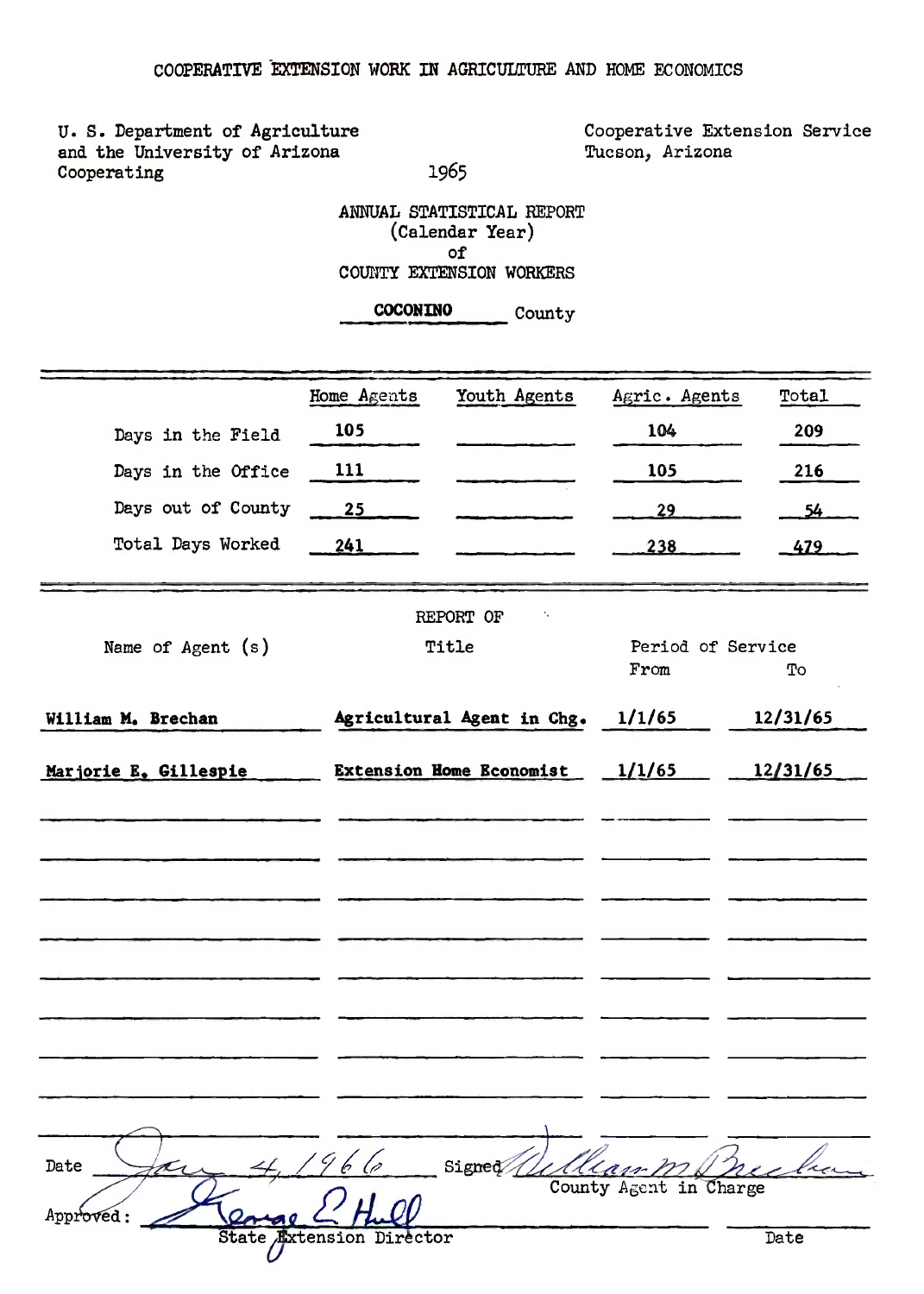| $\mathbf{I}$ |
|--------------|
|              |
|              |
|              |
|              |
|              |
|              |

|                         | <b>Total</b><br>Number                   | ٠                                                     | $\mathbf{1}^4$                                 |                                                                                       | 707                     | 1,371                 | 271                       | 987                         | 58                                                                   | $\overline{1}$                                                                                   | $\mathbf{1}^4$                                                                                 | 195                                          |  |
|-------------------------|------------------------------------------|-------------------------------------------------------|------------------------------------------------|---------------------------------------------------------------------------------------|-------------------------|-----------------------|---------------------------|-----------------------------|----------------------------------------------------------------------|--------------------------------------------------------------------------------------------------|------------------------------------------------------------------------------------------------|----------------------------------------------|--|
|                         | Improv.<br>Comm.<br>IIA                  | ᆋ                                                     |                                                |                                                                                       | 107                     | 220                   | 256                       | 5                           | œ                                                                    |                                                                                                  |                                                                                                |                                              |  |
|                         | Youth<br>Dev.<br>$\overline{\mathbf{L}}$ | إسبر                                                  |                                                |                                                                                       | 211                     |                       | $rac{285}{3814}$          |                             | L                                                                    | $\sigma$                                                                                         | ∼                                                                                              | 143                                          |  |
| Number by Program Areas | Family<br>Living<br>$\triangleright$     |                                                       |                                                |                                                                                       | 148                     |                       | $rac{425}{369}$           |                             | 57                                                                   | ∢                                                                                                | 4                                                                                              | 57                                           |  |
|                         | Agric.<br>Mkt'g.<br>$\overline{a}$       | 2                                                     |                                                |                                                                                       | 72                      | $\frac{111}{1}$       |                           | $\frac{2}{11}$              | ᆏ                                                                    |                                                                                                  |                                                                                                |                                              |  |
|                         | Agric.<br>Prod.<br>H                     | $\mathbf{\tilde{z}}$                                  | 14                                             |                                                                                       | 169                     | 213                   |                           | $\frac{174}{313}$           | 5                                                                    | 2                                                                                                | S                                                                                              | $\mathbf{u}$                                 |  |
|                         | Activities                               | Studies of problems<br>and opportunities<br>$\dot{1}$ | tests,<br>demonstrations<br>Field trials,<br>å | and other<br>Consultations with<br>Farm, home,<br>individuals:<br>.<br>ದ<br>$\dot{5}$ | out-of-office<br>visits | calls.<br>Office<br>á | calls.<br>Telephone<br>ပံ | letters<br>Individual<br>l. | with<br>and<br>organizations<br>Consultations<br>agencies.<br>$\div$ | ing Extension programs.<br>ducting and evaluat-<br>for planning, con-<br>Committee meeting<br>5, | Meetings to train<br>local leaders.<br>Leader Training:<br>$\frac{1}{\alpha}$<br>$\dot{\circ}$ | Number of different<br>leaders trained.<br>á |  |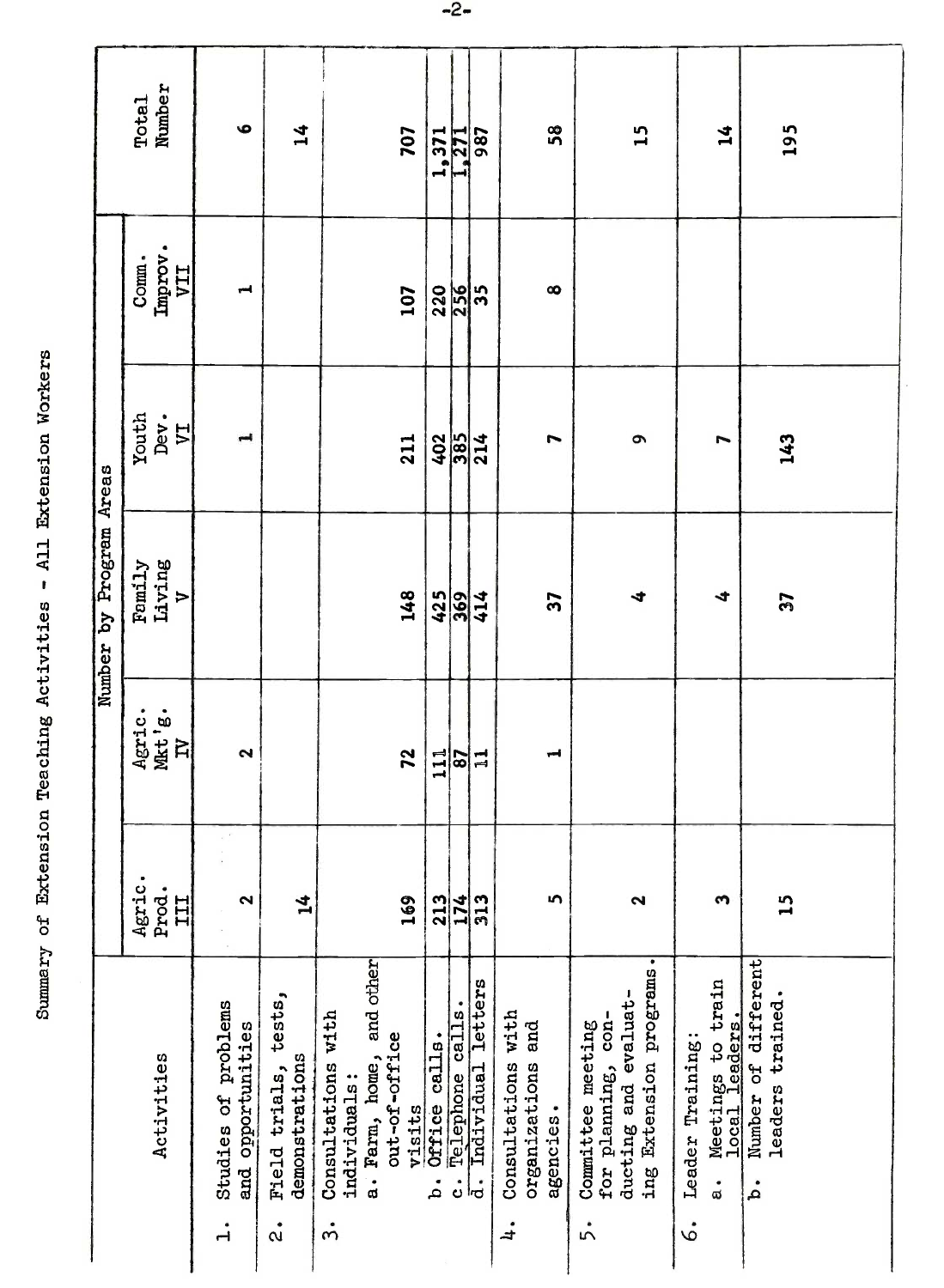| ,<br>.                          |  |
|---------------------------------|--|
|                                 |  |
|                                 |  |
|                                 |  |
|                                 |  |
|                                 |  |
|                                 |  |
|                                 |  |
| $\vdots$                        |  |
|                                 |  |
|                                 |  |
| - 12-4-4-5-1<br>ight in the sea |  |
|                                 |  |
|                                 |  |
|                                 |  |
|                                 |  |
|                                 |  |
|                                 |  |
|                                 |  |
|                                 |  |
|                                 |  |
|                                 |  |
|                                 |  |
|                                 |  |
| $\frac{1}{2}$                   |  |
|                                 |  |
| ;                               |  |
|                                 |  |
|                                 |  |
|                                 |  |
|                                 |  |

|                                                                                                                                                        |                      |                                   | Number by Program Areas |                    |                                |                        |
|--------------------------------------------------------------------------------------------------------------------------------------------------------|----------------------|-----------------------------------|-------------------------|--------------------|--------------------------------|------------------------|
| Activities                                                                                                                                             | Agric.<br>Prod.<br>H | Agric.<br>Mktg.<br>$\overline{B}$ | Living<br>Family<br>Þ   | Youth<br>Dev.<br>Ę | Improv.<br>Comm.<br><b>IIA</b> | Number<br><b>Total</b> |
| cational information<br>ists presented edu-<br>or Special-<br>7. a. Meetings at which<br>Agents                                                        | 25                   |                                   | 90                      | 23                 | $\overline{12}$                | 150                    |
| Attendance                                                                                                                                             | 337                  |                                   | 1,181                   | 689                | 288                            | 2,495                  |
| b. Meetings attended for<br>public relations.<br>and<br>observation                                                                                    | $\blacksquare$       |                                   | $\mathbf{I}$            | $\overline{12}$    | $\overline{\phantom{0}}$       | $\overline{5}$         |
| Attendance                                                                                                                                             | 86                   |                                   | 454                     | 531                | 45                             | 1,116                  |
| All other meetings<br>$\ddot{\circ}$                                                                                                                   | $\bullet$            |                                   | Ф                       | 4                  |                                | $\frac{6}{1}$          |
| Attendance                                                                                                                                             | 298                  |                                   | 118                     | 911                |                                | 1,327                  |
| and magazine<br>to newspapers or<br>Prepared and re-<br>directly<br>stories<br>magazines<br>Newspaper<br>leased<br>articles,<br>$\dot{\tilde{\sigma}}$ | ᆏ                    | $\overline{\phantom{a}}$          | 16                      | 12                 | $\mathbf{1}$                   | $\ddot{\bullet}$       |
| through<br>County Extension<br>State office and<br>Prepared by the<br>released<br>offices<br>.<br>م                                                    |                      |                                   | $\sim$                  |                    |                                | 2                      |
| Publications distribu-<br>the public.<br>$\mathfrak{g}$<br>ted                                                                                         | 3,464                |                                   | 6,993                   | 579                | 823                            | ,859<br>$\mathbf{I}$   |
| Circular, commodity,<br>newsletters, etc.,<br>prepared.                                                                                                | 22                   | $\bullet$                         | $\mathbf{S}$            | 36                 | S                              | 56                     |
| Total No. of copies                                                                                                                                    | 717                  | 686                               | 1,793<br>$\blacksquare$ | 2,580              | co<br>O                        | 11,869                 |
|                                                                                                                                                        |                      |                                   |                         |                    |                                |                        |
|                                                                                                                                                        |                      |                                   |                         |                    |                                |                        |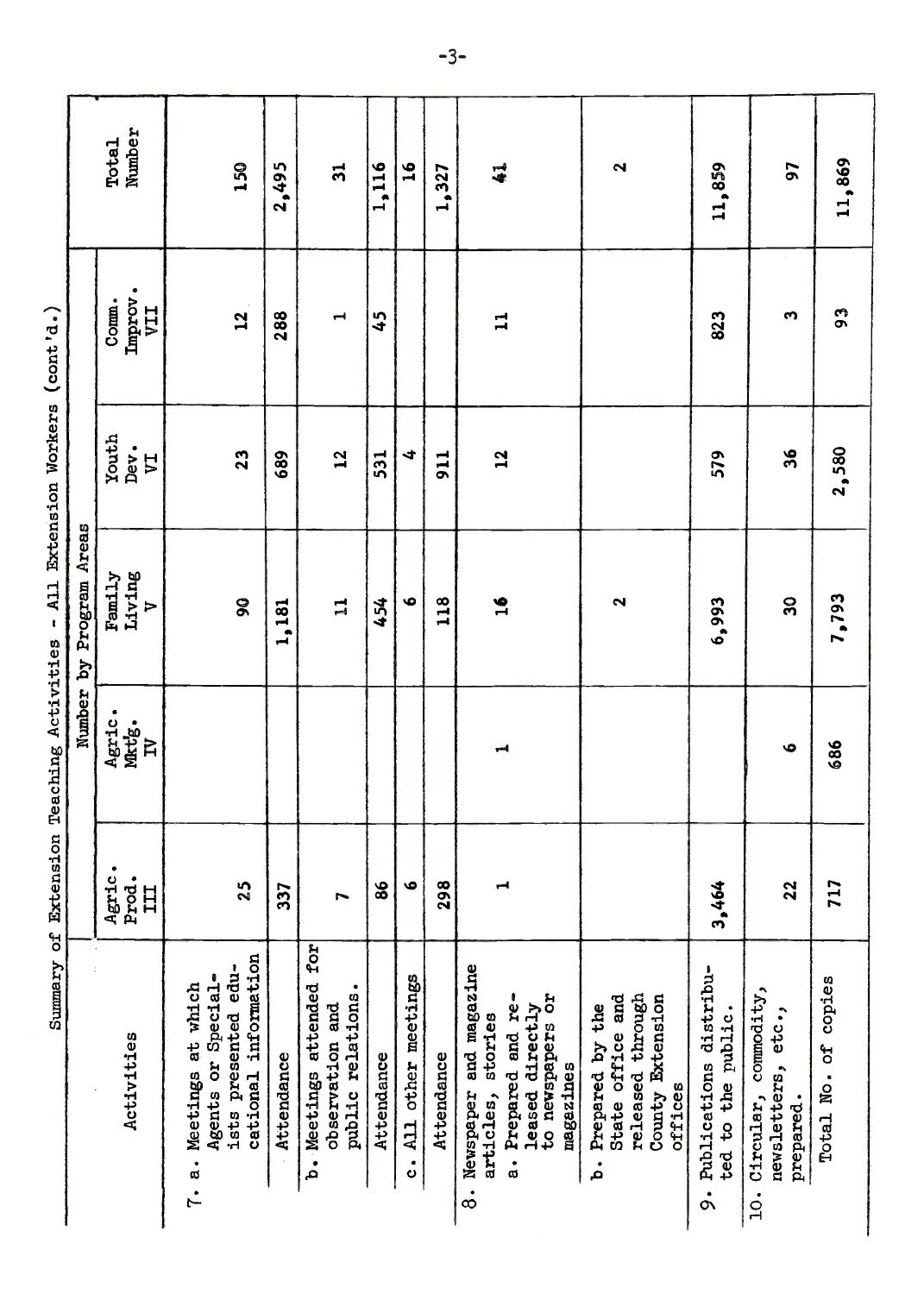|                         | Total<br>Number                                                                 | 167                                      |                                                    |
|-------------------------|---------------------------------------------------------------------------------|------------------------------------------|----------------------------------------------------|
|                         | $\begin{array}{c} \texttt{Comm.}\\ \texttt{Improv.}\\ \texttt{VII} \end{array}$ | 28                                       |                                                    |
|                         | Youth<br>Dev.<br>VI                                                             | 22                                       |                                                    |
| Number by Program Areas | Family<br>Living<br>V                                                           | 65                                       |                                                    |
| o<br>!                  | Agric.<br>Mktg.<br>IV                                                           | $\overline{a}$                           |                                                    |
| ,                       | Agric.<br>Prod.<br>III                                                          | $\overline{\mathbf{a}}$                  |                                                    |
| 5.1                     | Activities                                                                      | 11. Radio broadcasts<br>participated in. | casts participated<br>12. Television broad-<br>in. |

Summary of Extension Teaching Activities - All Extension Workers (cont'd.)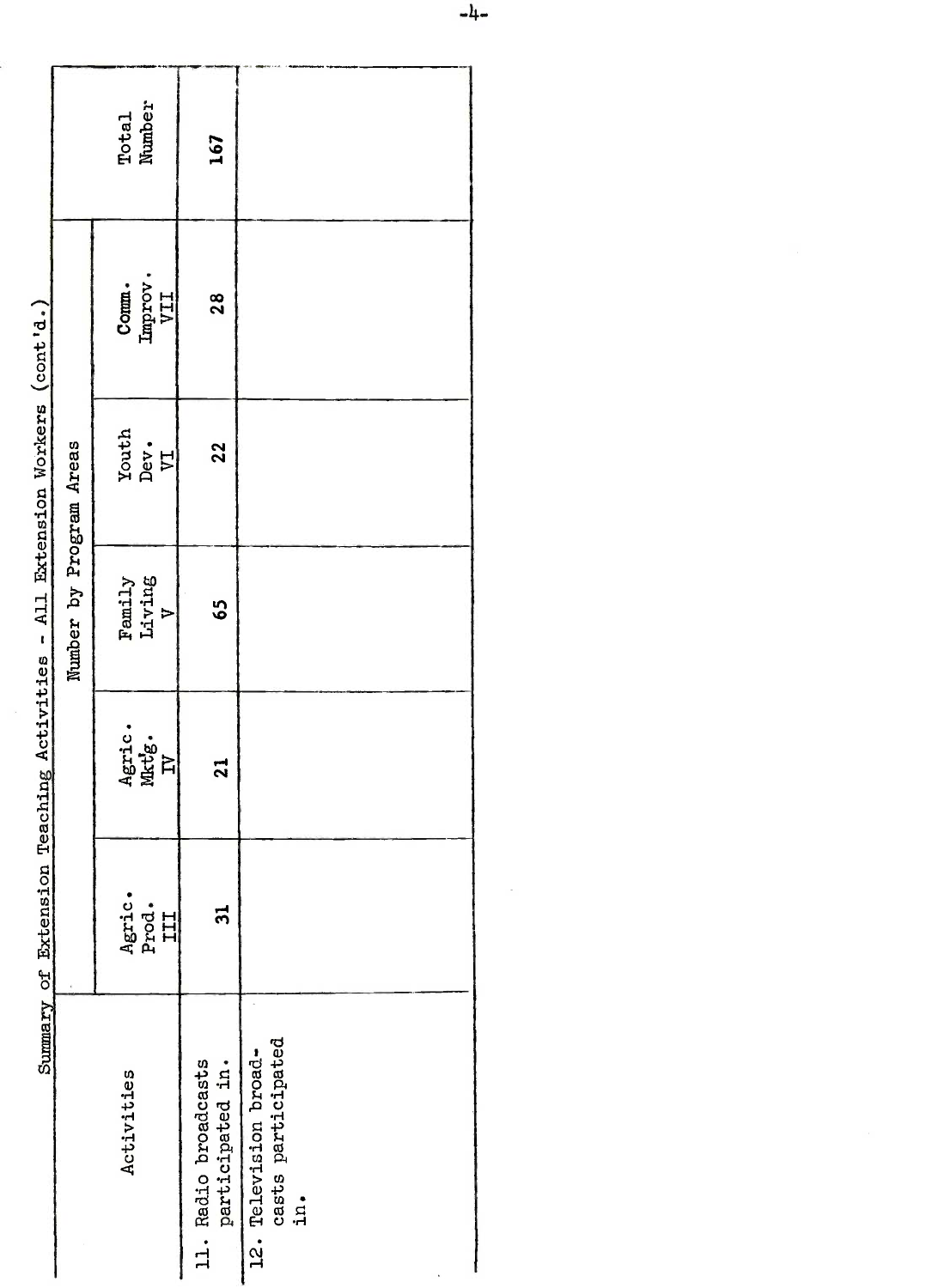|                                                                                                                                                                                                       |                | Days devoted to work with: |                            |
|-------------------------------------------------------------------------------------------------------------------------------------------------------------------------------------------------------|----------------|----------------------------|----------------------------|
| Helping people make decisions regarding:                                                                                                                                                              | Adults         | Youth                      | Both                       |
| farm business<br>farm and home development.<br>combinations;<br>and<br>Farm business, enterprise issues; and manner and rimance; and<br>$\dot{1}$                                                     | 2              |                            | 2                          |
| ACP, crop insurance, feed grain and other government programs.<br>.<br>N                                                                                                                              | $\mathbf{u}$   |                            | $\mathbf{1}$               |
| including dealers,<br>weeds<br>insects,<br>animal disease,<br>and handlers,<br>Prevention and control of plant and<br>other pests with farm operators<br>custom operators, etc.<br>and<br>$\dot{3}$ . | 57             | O                          | $\boldsymbol{\mathcal{L}}$ |
| Fertility, soil and water management.<br>$\ddot{ }$                                                                                                                                                   | 4              |                            | 4                          |
| equipment and buildings<br>Selection, care and use of machinery,<br>5.                                                                                                                                |                |                            |                            |
| , poultry and crops<br>Selection and management of livestock<br>ė                                                                                                                                     | $\frac{26}{5}$ | r                          | ၛၟ                         |
| agricultural problems of non-commercial farmers (part-time)<br>and non-farm home owners.<br>$\overline{41}$<br>ŗ                                                                                      | 24             | ⊣                          | 25                         |
| other conservation projects.<br>Development of watershed, forests and<br>$($ Technical aspects.)<br>$\dot{\circ}$                                                                                     | ⊣              | ⊣                          | 2                          |
| nuclear hazards, natural<br>Protection of crops and livestock against<br>disasters.<br>å                                                                                                              |                |                            |                            |
| a <sub>spects.</sub><br>(Technical<br>activities.<br>Income-producing recreational<br>$\overline{10}$ .                                                                                               |                |                            |                            |
| of farm family.<br>Non-farm alternatives for employment<br>$\dot{\mathbf{u}}$ .                                                                                                                       |                |                            |                            |
| Other (identify)<br>12.                                                                                                                                                                               |                |                            |                            |
|                                                                                                                                                                                                       |                |                            |                            |
| Total man days                                                                                                                                                                                        | 105            | 15                         | 120                        |
|                                                                                                                                                                                                       |                |                            |                            |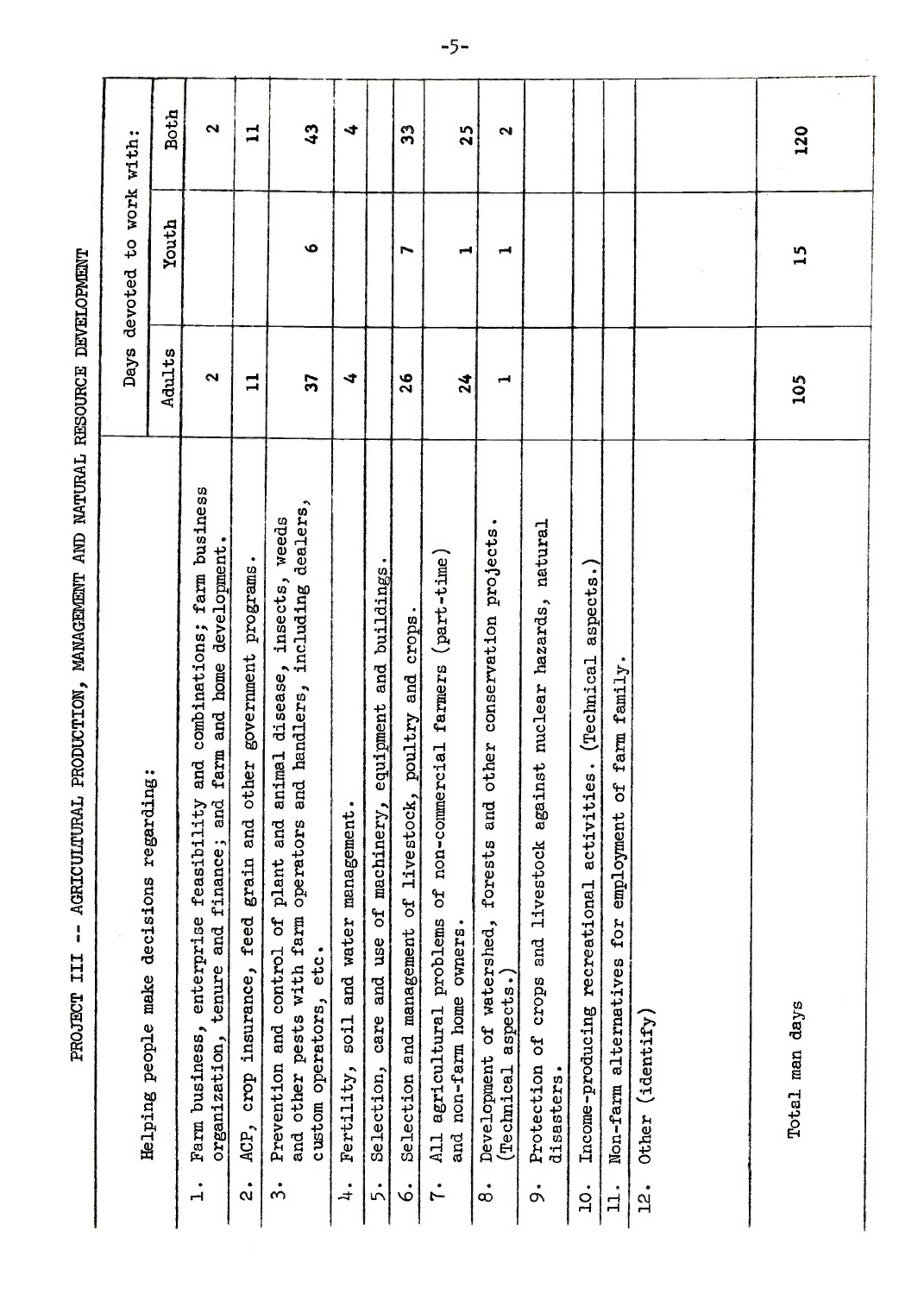|                                            | $\bullet \bullet$<br>with                | Both   | $\overline{\mathbf{u}}$           | S                     |                                                  |                                     | $\overline{\phantom{a}}$        | $\mathbf{r}$                                                  |                                                   | 4 |                 |
|--------------------------------------------|------------------------------------------|--------|-----------------------------------|-----------------------|--------------------------------------------------|-------------------------------------|---------------------------------|---------------------------------------------------------------|---------------------------------------------------|---|-----------------|
|                                            | to work                                  | Youth  |                                   |                       |                                                  |                                     |                                 |                                                               |                                                   |   |                 |
|                                            | Days devoted                             |        |                                   |                       |                                                  |                                     |                                 |                                                               |                                                   |   |                 |
|                                            |                                          | Adults | $\overline{a}$                    | $\boldsymbol{\omega}$ |                                                  |                                     | $\overline{\phantom{a}}$        | $\mathbf{\Omega}$                                             |                                                   | 4 |                 |
|                                            |                                          |        |                                   |                       |                                                  |                                     |                                 |                                                               |                                                   |   |                 |
| MARKETING AND UTILIZATION OF FARM PRODUCTS |                                          |        |                                   |                       | effective                                        |                                     |                                 |                                                               |                                                   |   |                 |
|                                            |                                          |        |                                   |                       | for                                              | supply firms.                       | services.                       | considering supply,                                           |                                                   |   |                 |
|                                            |                                          |        |                                   |                       | facilities                                       | marketing and                       | and                             | and related factors.                                          | products throughout                               |   |                 |
|                                            |                                          |        |                                   |                       | and<br>ú                                         |                                     | regulations                     | at retail                                                     |                                                   |   |                 |
|                                            |                                          |        |                                   |                       | organization                                     |                                     |                                 |                                                               |                                                   |   |                 |
| PROJECT IV                                 | Helping people make decisions regarding: |        |                                   | storing products.     | Jo                                               |                                     |                                 | se of agricultural products a<br>quantity, marketing services |                                                   |   |                 |
|                                            |                                          |        |                                   |                       | use<br>and                                       |                                     |                                 |                                                               |                                                   |   |                 |
|                                            |                                          |        | What, when, where, how to market. | Grading, packing,     | buying, processing and marketing.<br>Development | Improving efficiency of processing, | Understanding marketing orders, | Purchase<br>price,                                            | Maintaining quality of agricultural<br>marketing. |   | Other (specify) |
|                                            |                                          |        |                                   | $\ddot{\alpha}$       | $\dot{3}$                                        | $\div$                              | 5.                              | $\dot{\circ}$                                                 | $\ddot{r}$                                        |   | $\dot{\circ}$   |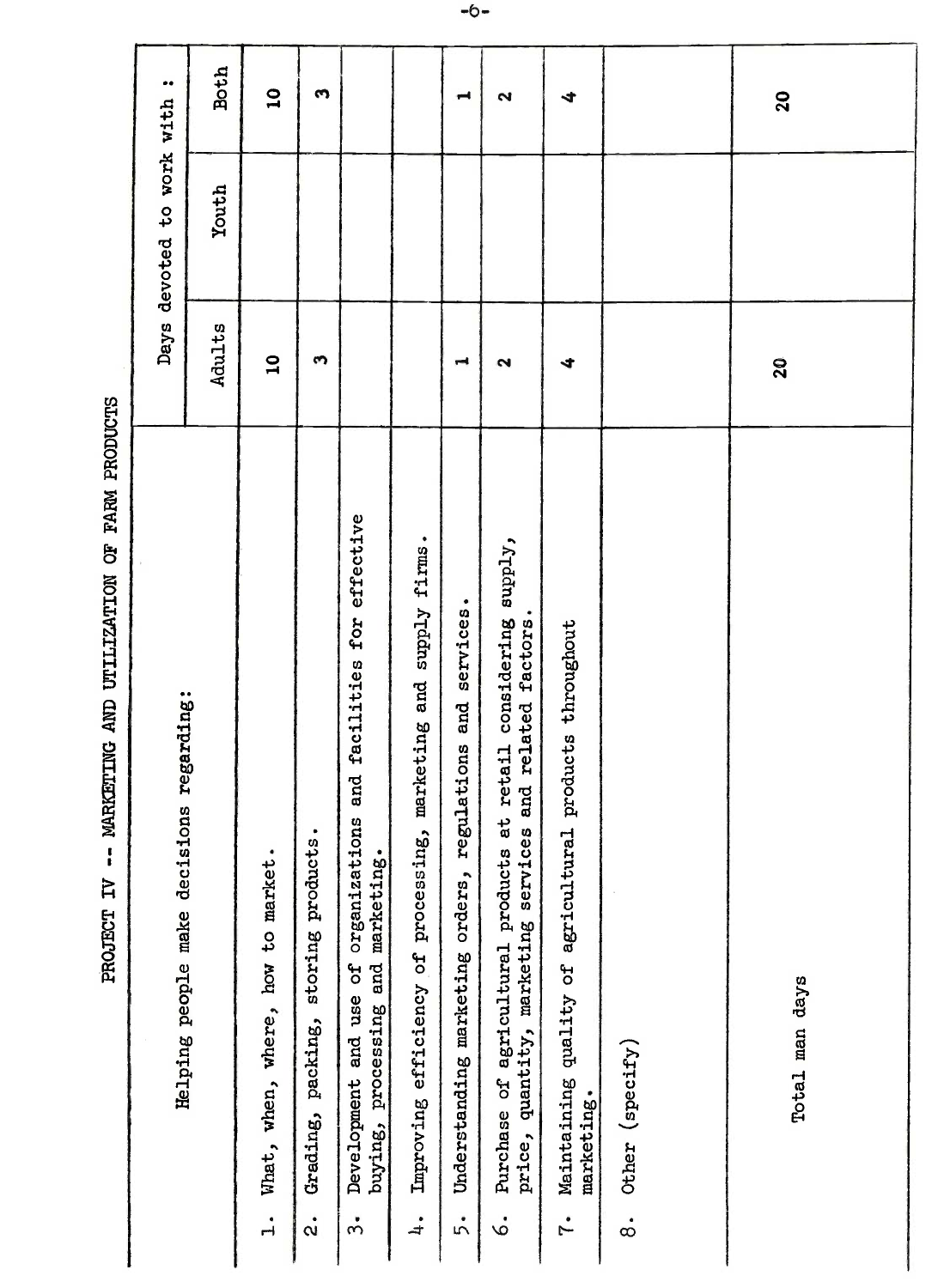| i           |
|-------------|
| Ş           |
| <b>CONT</b> |
| ;           |
| i           |
| ì           |

| <b>Both</b><br>38<br>18<br>$\bullet$<br>47<br>Н<br>devoted to work with:<br>25<br>S<br>Youth<br>$\infty$<br>$\infty$<br>⊣<br>Days<br>Adults<br>$\mathbf{a}$<br>39<br>18<br>5<br>$\overline{\phantom{0}}$<br>25<br>S<br>$f$ amily-<br>and<br>č<br>management<br>sions regarding:<br>sales<br>٠<br>furnishings<br>establishment of production,<br>economics,<br>energy).<br>"Family Preparedness."<br>equipment.<br>Human relations and child development.<br>deci<br>care and use of household<br>safety.<br>time, money and<br>(includes family<br>Helping people make<br>including household<br>Health and physical fitness,<br>Clothing and textile.<br>and nutrition.<br>centered business.<br>efficient use of<br>$\mathbf{I}$<br>$\mathbf{I}$<br>Home management<br>industry<br>defense<br>Selection,<br>Housing,<br>Civil<br>Foods<br>Home<br>5.<br>$\dot{\infty}$<br>$\dot{\alpha}$<br>$\div$<br>$\ddot{r}$<br>$\dot{\circ}$<br>$\dot{3}$<br>é<br>$\vec{r}$ |
|--------------------------------------------------------------------------------------------------------------------------------------------------------------------------------------------------------------------------------------------------------------------------------------------------------------------------------------------------------------------------------------------------------------------------------------------------------------------------------------------------------------------------------------------------------------------------------------------------------------------------------------------------------------------------------------------------------------------------------------------------------------------------------------------------------------------------------------------------------------------------------------------------------------------------------------------------------------------|
|                                                                                                                                                                                                                                                                                                                                                                                                                                                                                                                                                                                                                                                                                                                                                                                                                                                                                                                                                                    |
|                                                                                                                                                                                                                                                                                                                                                                                                                                                                                                                                                                                                                                                                                                                                                                                                                                                                                                                                                                    |
|                                                                                                                                                                                                                                                                                                                                                                                                                                                                                                                                                                                                                                                                                                                                                                                                                                                                                                                                                                    |
|                                                                                                                                                                                                                                                                                                                                                                                                                                                                                                                                                                                                                                                                                                                                                                                                                                                                                                                                                                    |
|                                                                                                                                                                                                                                                                                                                                                                                                                                                                                                                                                                                                                                                                                                                                                                                                                                                                                                                                                                    |
|                                                                                                                                                                                                                                                                                                                                                                                                                                                                                                                                                                                                                                                                                                                                                                                                                                                                                                                                                                    |
|                                                                                                                                                                                                                                                                                                                                                                                                                                                                                                                                                                                                                                                                                                                                                                                                                                                                                                                                                                    |
|                                                                                                                                                                                                                                                                                                                                                                                                                                                                                                                                                                                                                                                                                                                                                                                                                                                                                                                                                                    |
|                                                                                                                                                                                                                                                                                                                                                                                                                                                                                                                                                                                                                                                                                                                                                                                                                                                                                                                                                                    |
|                                                                                                                                                                                                                                                                                                                                                                                                                                                                                                                                                                                                                                                                                                                                                                                                                                                                                                                                                                    |
|                                                                                                                                                                                                                                                                                                                                                                                                                                                                                                                                                                                                                                                                                                                                                                                                                                                                                                                                                                    |
| $\overline{17}$<br>17<br>Clubs<br>Organizational work with Homemakers<br>$\overline{10}$ .                                                                                                                                                                                                                                                                                                                                                                                                                                                                                                                                                                                                                                                                                                                                                                                                                                                                         |
| $\frac{3}{6}$<br>$\blacktriangleleft$<br>1964<br>Reports, correspondence, other office work<br>State Homemaker Council & T&CL<br>Staff conferences<br>Other (identify)<br>$\mathbf{1}$ .                                                                                                                                                                                                                                                                                                                                                                                                                                                                                                                                                                                                                                                                                                                                                                           |
| 178<br>17<br>161<br>Total man days                                                                                                                                                                                                                                                                                                                                                                                                                                                                                                                                                                                                                                                                                                                                                                                                                                                                                                                                 |
|                                                                                                                                                                                                                                                                                                                                                                                                                                                                                                                                                                                                                                                                                                                                                                                                                                                                                                                                                                    |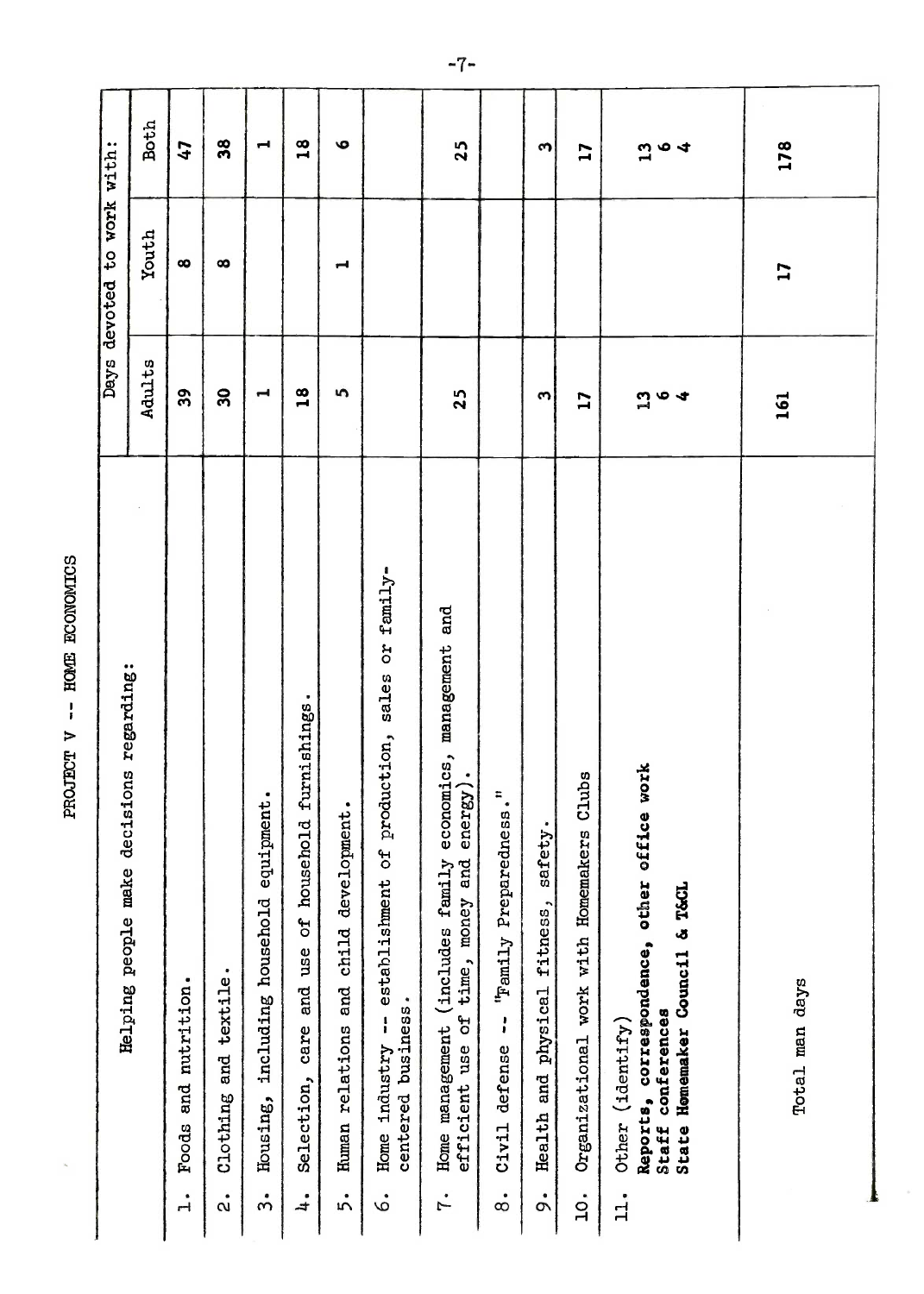|                                      |                       | <b>Both</b>                              | $\mathbf{I}$                        | 20                                                                              | XXXXXX                                                                                                                                             | $\Omega$                                                                                                 | 32               | $\boldsymbol{30}$  | $\infty$                        | 11 11 N                                                                                          | 115                       |  |
|--------------------------------------|-----------------------|------------------------------------------|-------------------------------------|---------------------------------------------------------------------------------|----------------------------------------------------------------------------------------------------------------------------------------------------|----------------------------------------------------------------------------------------------------------|------------------|--------------------|---------------------------------|--------------------------------------------------------------------------------------------------|---------------------------|--|
|                                      | devoted to work with: | Youth                                    | $\bullet$                           | $\frac{6}{1}$                                                                   | XXXXXX                                                                                                                                             | $\bullet$                                                                                                | 29               | 27                 | œ                               | 112                                                                                              | $\boldsymbol{\mathsf{S}}$ |  |
|                                      | Days                  | Adults                                   | $\mathbf{\Omega}$                   | 4                                                                               | XXXXXXX                                                                                                                                            | $\blacktriangleleft$                                                                                     | S                | $\bullet$          |                                 |                                                                                                  | $\overline{16}$           |  |
| YOUTH DEVELOPMENT<br>I<br>PROJECT VI |                       | Helping people make decisions regarding: | Organizational work with 4-H Clubs. | and Jr. Leaders<br>4-H leadership development - Adult Leaders<br>$\mathring{a}$ | Agricultural and Home Economic projects and project related<br>activities (report under Project Subject Area).<br>Agricultural<br>$\dot{\tilde{}}$ | Projects.<br><b>Economics</b><br>Home<br>and<br>Project activities other than Agricultural<br>$\ddot{ }$ | Activities.<br>" | Events.<br>.<br>ما | Other youth work.<br>$\ddot{1}$ | Training in Camp Crafts<br>Fair and Bar-B-Que<br>Other (specify)<br>Home Visits<br>$\dot{\circ}$ | Total man days            |  |

 $-8-$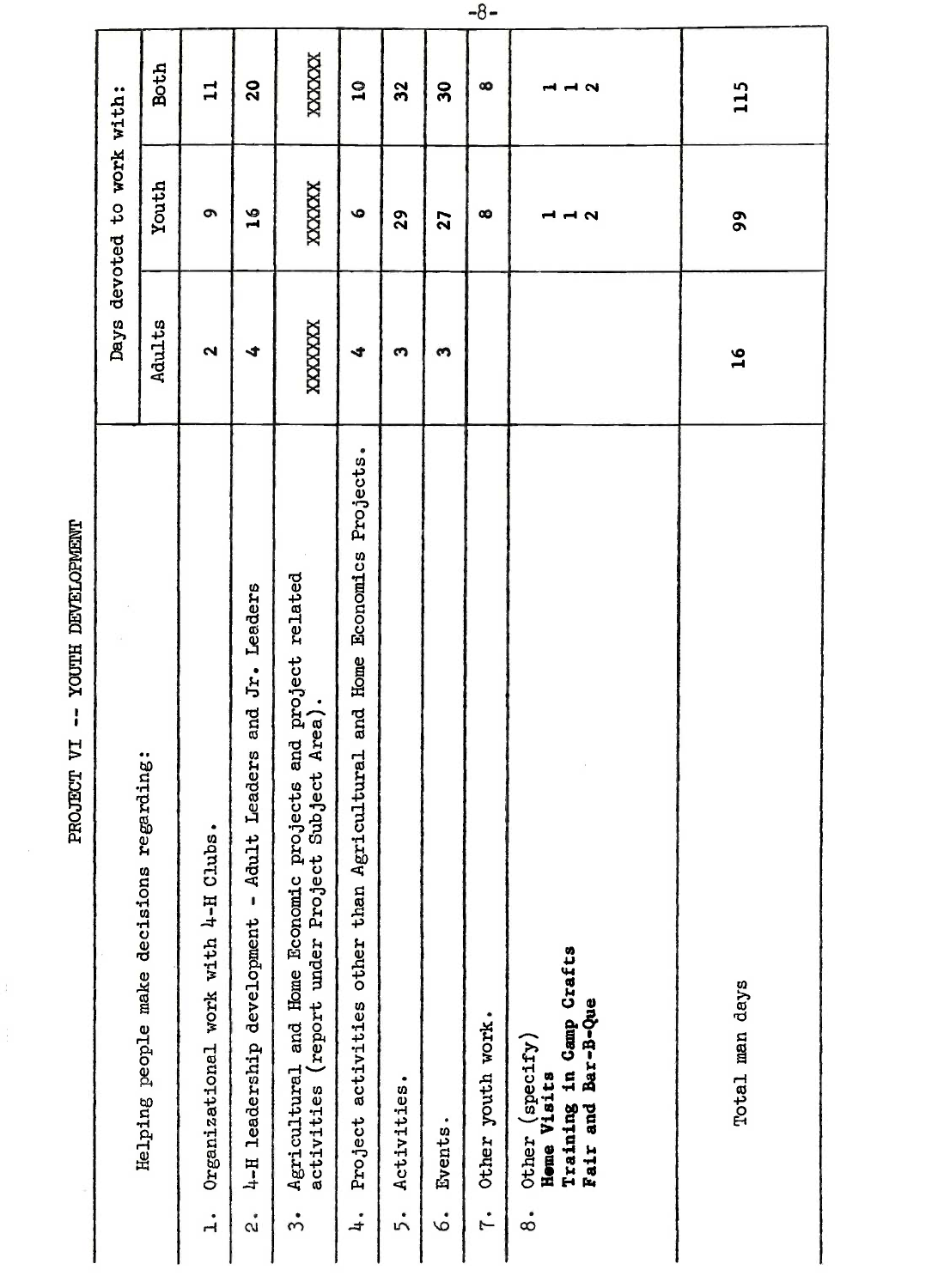PROJECT VI --  $h$ -H - YOUTH DEVELOPMENT (con't.)

Clubs and groups:

| ı.        | $a \cdot$                                   | Number of 4-H Clubs                                                      |                 |     |                     |                    |  | 23                           |     |  |  |  |  |  |  |
|-----------|---------------------------------------------|--------------------------------------------------------------------------|-----------------|-----|---------------------|--------------------|--|------------------------------|-----|--|--|--|--|--|--|
|           | Number of 4-H special interest groups<br>b. |                                                                          |                 |     |                     |                    |  |                              |     |  |  |  |  |  |  |
|           |                                             | c. Number of youth groups not 4-H                                        |                 |     |                     |                    |  |                              |     |  |  |  |  |  |  |
| 2.        |                                             | 4-H members by age groups:                                               |                 |     |                     |                    |  |                              |     |  |  |  |  |  |  |
|           |                                             | 9 years of age                                                           | 31              |     |                     | 15 years of age    |  | 10                           |     |  |  |  |  |  |  |
|           |                                             | 10 years of age                                                          | 61              |     |                     | 16 years of age    |  | 10                           |     |  |  |  |  |  |  |
|           |                                             | 11 years of age                                                          | 83              |     |                     | 17 years of age    |  | 9                            |     |  |  |  |  |  |  |
|           |                                             | 12 years of age                                                          | 18 years of age |     | 3                   |                    |  |                              |     |  |  |  |  |  |  |
|           |                                             | 13 years of age                                                          | 19 years of age |     |                     |                    |  |                              |     |  |  |  |  |  |  |
|           |                                             | $14$ years of age                                                        |                 | 391 |                     |                    |  |                              |     |  |  |  |  |  |  |
| $3 \cdot$ | 36<br>4-H members by years in club work:    |                                                                          |                 |     |                     |                    |  |                              |     |  |  |  |  |  |  |
|           |                                             | 1st year                                                                 | 221             |     |                     | 22<br>4th year     |  |                              |     |  |  |  |  |  |  |
|           |                                             | 2nd year                                                                 | 107             |     |                     | 6<br>5th year      |  |                              |     |  |  |  |  |  |  |
|           |                                             | 3rd year                                                                 | 24              |     |                     | 6th year and<br>11 |  |                              |     |  |  |  |  |  |  |
|           |                                             |                                                                          |                 |     | above               |                    |  | 391                          |     |  |  |  |  |  |  |
| 4.        |                                             | 4-H members enrolled by place of residence:                              |                 |     |                     |                    |  |                              |     |  |  |  |  |  |  |
|           | Farm                                        |                                                                          | 51              |     | Urban               |                    |  | 145                          |     |  |  |  |  |  |  |
|           |                                             | Rural non-farm                                                           | 160             |     | Suburban            |                    |  | 35                           |     |  |  |  |  |  |  |
| 5.        |                                             | Different:                                                               |                 |     |                     |                    |  | કલા                          |     |  |  |  |  |  |  |
|           |                                             | a. $4-H$ members enrolled Boys $\frac{142}{142}$ Girls $\frac{249}{141}$ |                 |     |                     |                    |  | Total                        | 391 |  |  |  |  |  |  |
|           | ъ.                                          | Youth worked with                                                        |                 |     |                     |                    |  |                              | 420 |  |  |  |  |  |  |
|           |                                             | not enrolled in 4-H                                                      |                 |     |                     |                    |  | Boys $235$ Girls $185$ Total |     |  |  |  |  |  |  |
|           |                                             | c. Older youth worked<br>with $(18$ and over)                            |                 |     |                     |                    |  |                              |     |  |  |  |  |  |  |
|           |                                             | not in 4-H                                                               |                 |     | Boys $12$ Girls $8$ |                    |  | Total                        | 20  |  |  |  |  |  |  |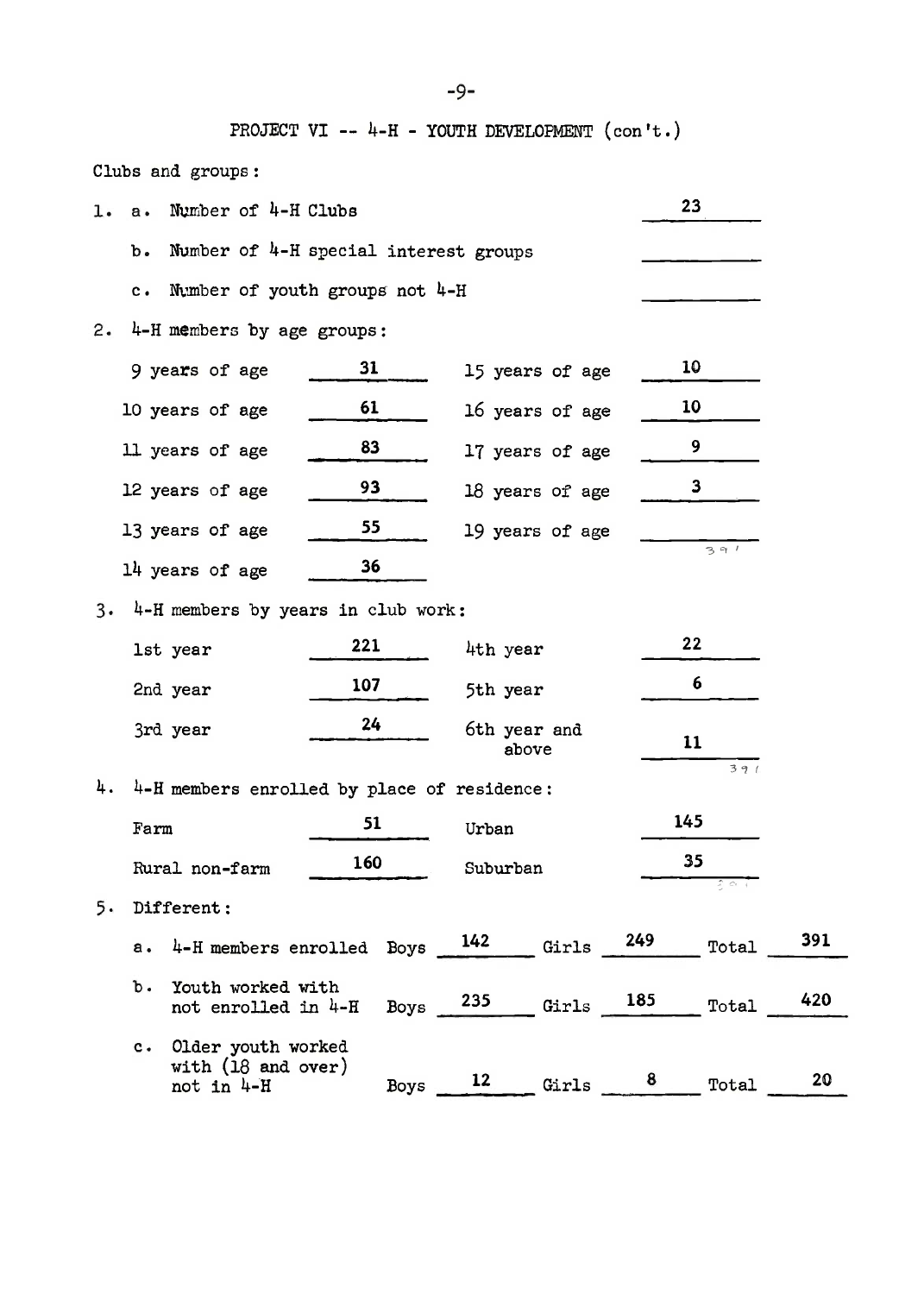6. Number of 4-H members receiving training through organized projects and activities. (A member may be enrolled in more than one project or activity under each of the following groups and should be counted each time.)

|                |                                                                                              | Boys                                       | Girls                                                                                 |
|----------------|----------------------------------------------------------------------------------------------|--------------------------------------------|---------------------------------------------------------------------------------------|
| а.             | $*$ Automotive                                                                               | 6                                          |                                                                                       |
| ъ.             | $* \t\text{E} e e f \t\ldots \t\ldots \t\ldots \t\ldots \t\ldots$                            | 15                                         | 4                                                                                     |
| $\mathbf{c}$ . | *Conservation program total                                                                  |                                            |                                                                                       |
|                | $( \text{Forestry}) \cdot \cdot \cdot \cdot \cdot \cdot \cdot \cdot \cdot \cdot \cdot \cdot$ |                                            |                                                                                       |
|                | (Grasslands)                                                                                 |                                            |                                                                                       |
|                | (Soil and water). $\cdots$                                                                   | $\overline{11}$                            |                                                                                       |
|                | $(\texttt{Willdlife})\ldots$                                                                 |                                            |                                                                                       |
| d.             | *Dairy.                                                                                      | $\overline{7}$                             |                                                                                       |
| е.             | *Dog care and training.                                                                      | ī                                          |                                                                                       |
| f.             | *Electric                                                                                    | $\overline{37}$                            | 4                                                                                     |
| g.             | $*$ Entomology                                                                               | $6 \overline{6}$                           | $\mathbf{1}$                                                                          |
| h.             | Farm management.                                                                             | <u> 1989 - Jan James James Barbara, ma</u> |                                                                                       |
| i.             | *Field Crops (Agronomy-soils-crops)                                                          |                                            |                                                                                       |
| $\mathbf{j}$ . | Flower gardening $\cdots$                                                                    |                                            |                                                                                       |
| k.             | *Home grounds beautification.                                                                |                                            | 4                                                                                     |
| ı.             | Horses and ponies.                                                                           | ${\bf Z}\mathbf{\Gamma}$                   | $\overline{34}$                                                                       |
| m.             | Horticulture (fruits-vegetables) $\ldots$ .                                                  | $\overline{6}$                             | $\overline{2}$                                                                        |
| n.             | Marketing (town and country                                                                  |                                            |                                                                                       |
|                | business, etc).                                                                              |                                            |                                                                                       |
| о.             | Plant pathology. $\cdots$                                                                    |                                            |                                                                                       |
| $p$ .          | *Poultry (Inc. turkeys, geese,                                                               |                                            |                                                                                       |
|                | pigeons, etc.). $\cdots$ .                                                                   |                                            | 3                                                                                     |
| $\mathbf{q}$ . | Rabbits.                                                                                     | 4                                          | 1                                                                                     |
| r.             | Sheep.                                                                                       | $\overline{10}$                            |                                                                                       |
| s.             | Small motors                                                                                 |                                            |                                                                                       |
| t.             | $*$ Swine.                                                                                   |                                            |                                                                                       |
| u.             | $*$ Tractor.                                                                                 |                                            |                                                                                       |
| v.             | Woodworking and other shop work. $\cdots$                                                    | $\overline{13}$                            |                                                                                       |
| w.             | *Clothing                                                                                    | $\overline{2}$                             | 179                                                                                   |
| x.             | Family life education.                                                                       |                                            |                                                                                       |
| $y$ .          | Foods and nutrition total<br>Ħ<br>Ħ                                                          | $\overline{23}$                            | 157                                                                                   |
| z.             | $(\text{bread-cerea}). \ldots$ .<br>¥<br>$\mathbf{r}$<br>11<br>11                            | $\mathbf{T}$                               | 30                                                                                    |
| $aa \cdot$     | $(\text{coming-freezing}).$ .<br>₩<br>n<br>Ħ<br>Ħ                                            |                                            | ĩ                                                                                     |
| bb.            | $(dairy$ foods) $\ldots$ .<br>¥                                                              |                                            |                                                                                       |
| cc.            | Home improvement and furnishings $\cdots$                                                    |                                            |                                                                                       |
| dd.<br>ee.     | Home management.                                                                             |                                            |                                                                                       |
| ff.            | Personal development                                                                         | and the company's                          | $\frac{1}{2}$ and $\frac{1}{2}$ and $\frac{1}{2}$ and $\frac{1}{2}$ and $\frac{1}{2}$ |
|                | Career exploration<br>Community service.                                                     |                                            | <u> The Common State Common Sta</u>                                                   |
| gg.<br>hh.     | $Craths$ .                                                                                   | 58                                         | $\overline{21}$                                                                       |
| ii.            | Emergency preparedness                                                                       |                                            |                                                                                       |
| jj.            | *Health - physical fitness.                                                                  |                                            | ī                                                                                     |
| kk.            | *Photography. $\cdots$                                                                       | 4                                          | $\overline{2}$                                                                        |
| 11.            | *Public speaking                                                                             |                                            |                                                                                       |
| mn.            | $*$ Recreation                                                                               | <b>Contract Contract</b>                   |                                                                                       |
|                |                                                                                              |                                            |                                                                                       |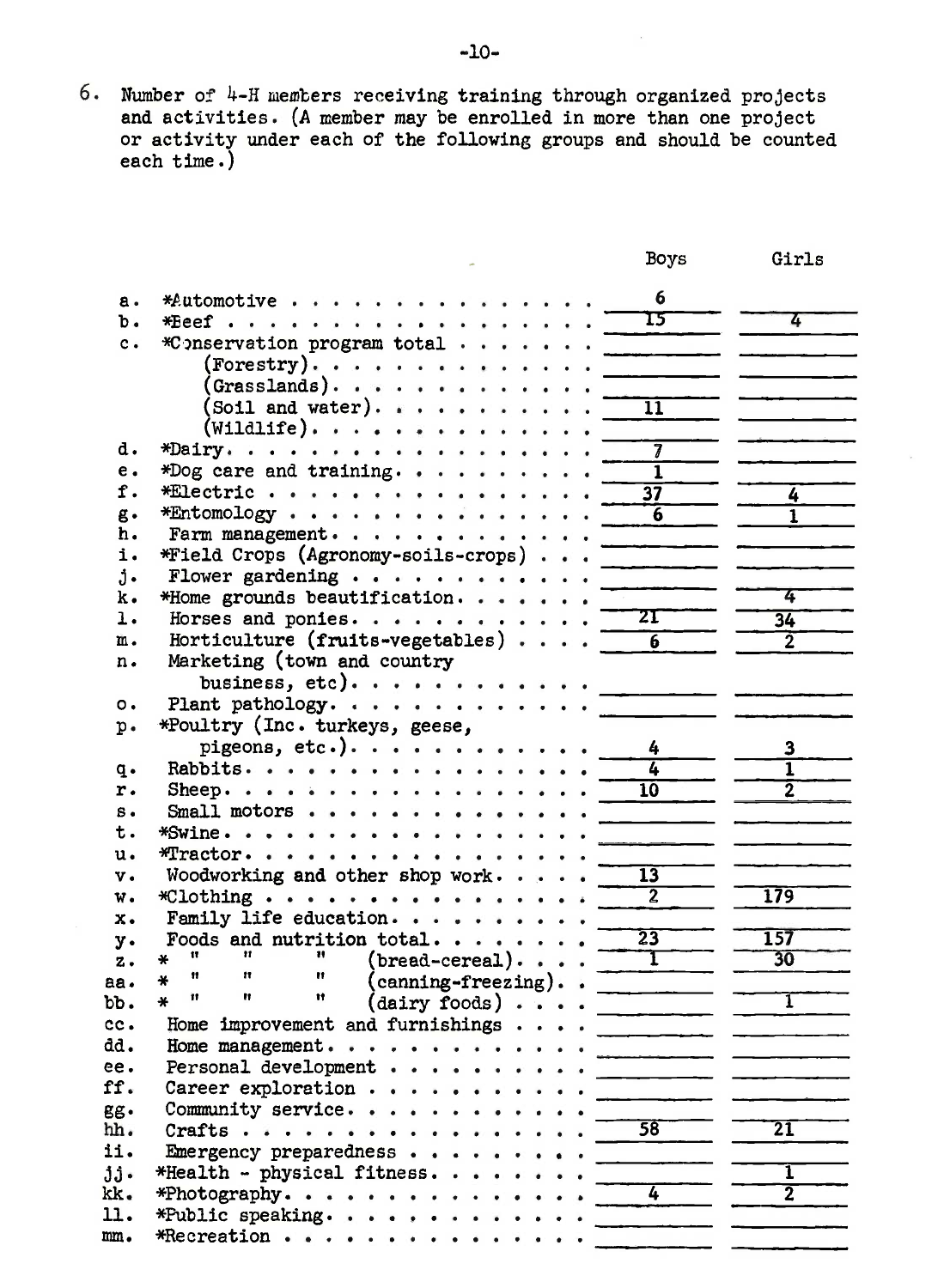|    | nn.<br>00.<br>pp.<br>qq.<br>rr.<br>$SS+$<br>tt.<br>uu.<br>$vv \cdot$<br>ww. | *Special citizenship and public<br>affairs education<br>Special science not listed $\cdots$ .<br>Demonstrations<br>Judging.<br>*Dress revues - local, county<br>$4-H$ camps.<br>Other - list $\cdots$<br>11<br>.<br>Total enrollment in projects and<br>activities. | $\overline{54}$<br>$\overline{1}$<br>$\overline{2}$<br>$\overline{16}$<br>302 | 67<br>46<br>47<br>44<br>650 |  |
|----|-----------------------------------------------------------------------------|---------------------------------------------------------------------------------------------------------------------------------------------------------------------------------------------------------------------------------------------------------------------|-------------------------------------------------------------------------------|-----------------------------|--|
| 7. |                                                                             | Number of different boys and girls in:<br>An agricultural project<br>A home economics project $\cdots$<br>Projects other than agriculture and home ec. $\cdots$                                                                                                     |                                                                               | 102<br>226<br>63            |  |
| 8. |                                                                             | Number of youth reached through special teen-age nutrition programs:                                                                                                                                                                                                |                                                                               | 391                         |  |
|    | Boys                                                                        | Girls                                                                                                                                                                                                                                                               | Total                                                                         |                             |  |
| 9. |                                                                             | Leadership development<br>Number of leaders:                                                                                                                                                                                                                        | Men                                                                           | Women                       |  |
|    | $a \cdot$<br>ъ.<br>$c_{\bullet}$<br>d.                                      | Organizational leaders<br>Project or subject matter leaders<br>County project chairmen<br>Other adult leaders, i.e., activity<br>leaders, resource leaders.                                                                                                         | $\mathbf{2}$<br>$\overline{30}$                                               | 9<br>54<br>$\mathbf{2}$     |  |
|    | е.                                                                          | Number on councils - local<br>sponsoring committees. $\cdots$                                                                                                                                                                                                       |                                                                               |                             |  |
|    | f.<br>$g \cdot$<br>h.                                                       | Total different adult leaders.<br>Leaders of other youth organizations<br>Number of adult leaders:                                                                                                                                                                  | $\overline{32}$                                                               | $6\overline{5}$             |  |
|    |                                                                             | 44<br>4th $yr$ .<br>$1st$ $yr$<br>32<br>2nd $yr$<br>5th $yr$ .<br>7<br>Over $5$ yrs<br>3rdyr                                                                                                                                                                        | 4<br>$\overline{\mathbf{2}}$<br>$\overline{\bf 8}$                            | 97                          |  |
|    | i.                                                                          | Junior 4-H Club leaders:                                                                                                                                                                                                                                            |                                                                               |                             |  |
|    |                                                                             | 18<br>Girls<br>Boys<br>6                                                                                                                                                                                                                                            | 24<br>Total                                                                   |                             |  |

Note: Several areas are listed to obtain information for the national awards program. They are marked with an asterisk (\*).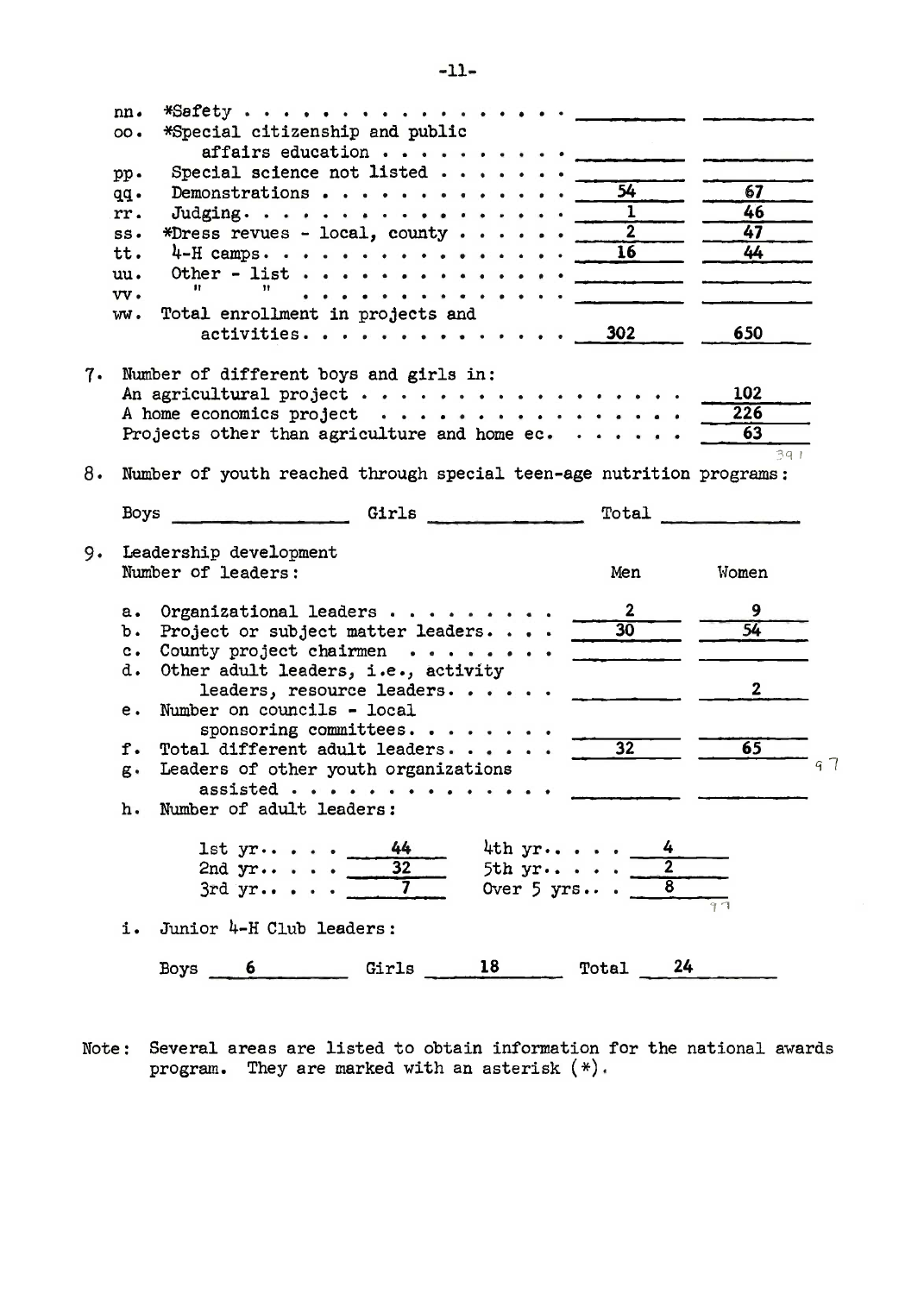| <b>11145</b><br>דרסו.<br>ד |
|----------------------------|
| i                          |
| $\vdots$                   |
| さくけいてい                     |
| ļ                          |
|                            |
|                            |

| regarding:<br>Helping people make decisions                                                                                                                                     |              | Days devoted to work with: |              |
|---------------------------------------------------------------------------------------------------------------------------------------------------------------------------------|--------------|----------------------------|--------------|
|                                                                                                                                                                                 | Adults       | Youth                      | <b>Both</b>  |
| ps. (Include both economic and<br>development organizations,<br>1. Organizing and working with resource<br>agencies and other development group<br>human resource development.) |              |                            |              |
| Work with State, county and local government groups on resource<br>development and public affairs.                                                                              |              |                            |              |
| development and public affairs<br>other resource development and<br>3. Planning and development of resource<br>material for use with groups and in<br>public affairs programs.  | $\mathbf{a}$ |                            | $\mathbf{a}$ |
| 4. Other (specify). Youth Corps, Welfare Dept., City Housing, ASC                                                                                                               |              |                            | 2            |
| Total man days                                                                                                                                                                  | 32           |                            | ్ల           |
|                                                                                                                                                                                 |              |                            |              |

## GENERAL SECTION

| Days devoted to |                                                  |                             |
|-----------------|--------------------------------------------------|-----------------------------|
| Items           | a. Staff training received<br>1. Staff training: | b. Staff training conducted |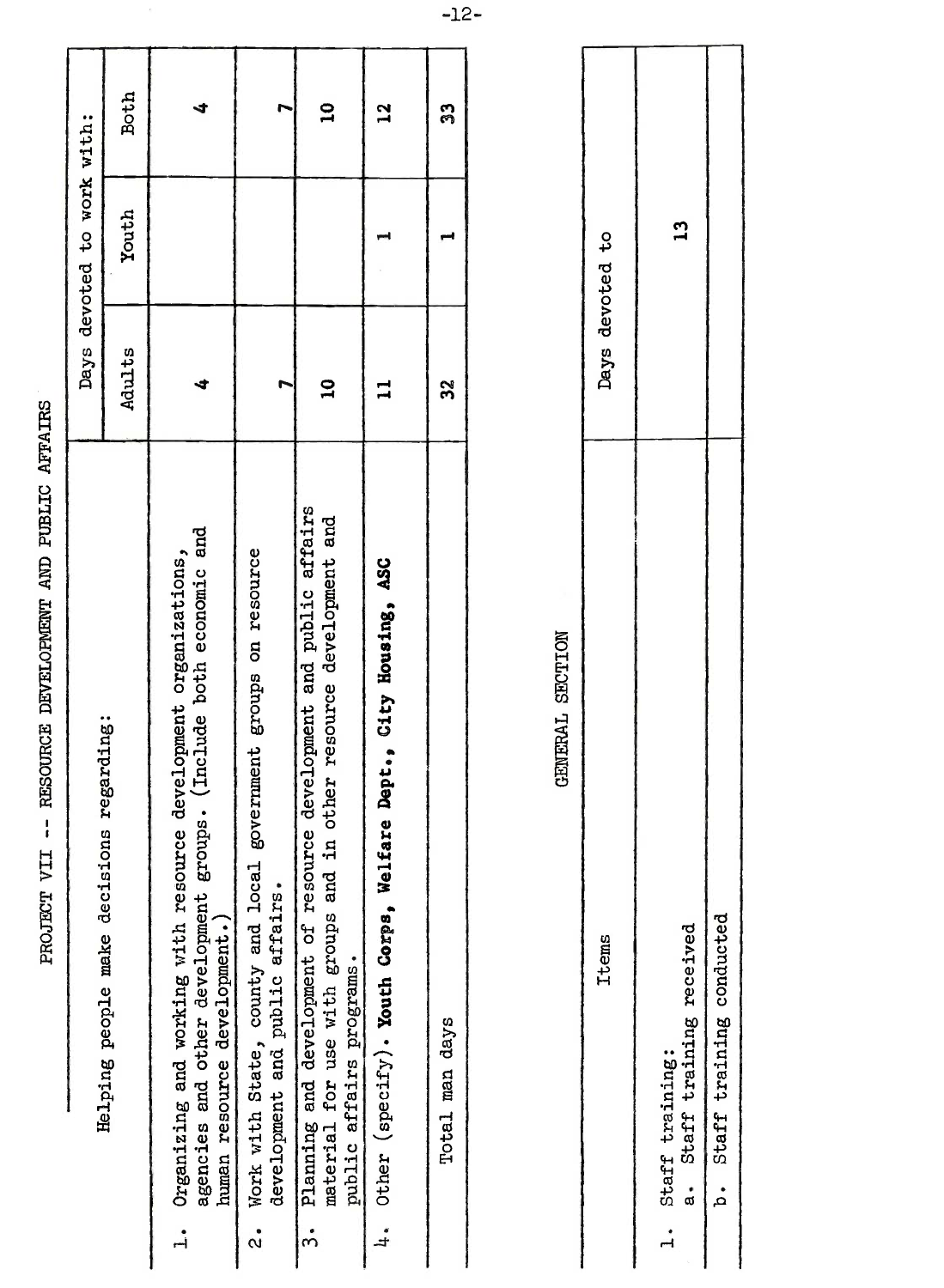EXTENSION EDUCATION WORK<br>For State Records

 $\frac{1}{2}$ 

 $\begin{bmatrix} 1 & 0 & 0 \\ 0 & 0 & 0 \\ 0 & 0 & 0 \\ 0 & 0 & 0 \\ 0 & 0 & 0 \\ 0 & 0 & 0 \\ 0 & 0 & 0 \\ 0 & 0 & 0 \\ 0 & 0 & 0 \\ 0 & 0 & 0 & 0 \\ 0 & 0 & 0 & 0 \\ 0 & 0 & 0 & 0 \\ 0 & 0 & 0 & 0 \\ 0 & 0 & 0 & 0 & 0 \\ 0 & 0 & 0 & 0 & 0 \\ 0 & 0 & 0 & 0 & 0 \\ 0 & 0 & 0 & 0 & 0 & 0 \\ 0 & 0 & 0 & 0 & 0 & 0 \\ 0 &$ Į.

÷

| <b>GROUP</b>                                                                          | Total           |                         |
|---------------------------------------------------------------------------------------|-----------------|-------------------------|
| Organized Homemaker Clubs                                                             | $\overline{10}$ |                         |
| t<br>1<br>Members                                                                     | 171             |                         |
| Extension sponsored young adult groups (18-25)                                        |                 |                         |
| ŧ<br>$\mathbf{I}$<br>$\pmb{\ast}$<br>$\pmb{\mathsf{I}}$<br>Members                    |                 |                         |
| 1<br>ı<br>ţ<br>Organized 4-H clubs                                                    | 23              |                         |
| Members - On Reservation - Boys                                                       | 59              |                         |
| Girls-                                                                                | 95              |                         |
| ı<br>$-$ Boys<br>Off Reservation                                                      | 83              |                         |
| Girls-                                                                                | 154             |                         |
| Members-<br><b>Total</b>                                                              | 391             | $\overline{\mathbf{r}}$ |
| 1<br>ı<br>ł<br>ı<br>ı<br>۱<br>ı<br>Number of 4-H Leaders                              | 56              |                         |
| continuously carrying on<br>ı<br>Extension educational work<br>Other organized groups |                 |                         |
| Number participating - Home Economics                                                 |                 |                         |
| ŧ<br>Agriculture-                                                                     |                 |                         |
| Young Adult and Youth Program-                                                        |                 |                         |

 $-13-$